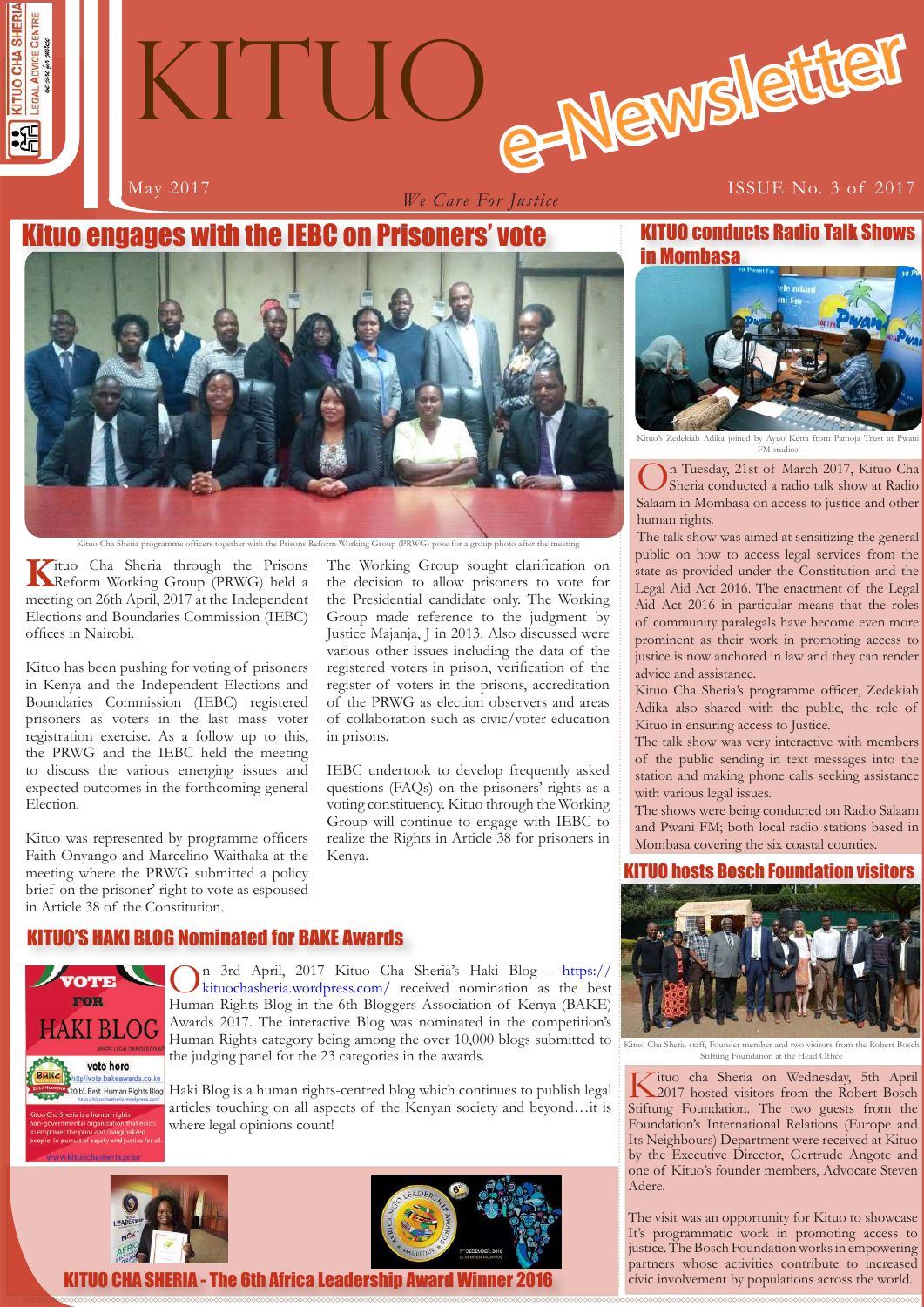

#### UNTEER ADVOCATES' TRAINING ON REFUGEE LAW



rced Migration Program Coordinator Clara Barasa, leading a session during the tr

attendance.

Trafficking and Smuggling and contemporary issues on refugee management in Kenya and across the globe. It was conducted by FMP's Coordinator Clara Barasa, Victor Ondieki and Kimani Rucuiya and saw about 30 advocates from major towns across Kenya in

Some of the topics covered at the training include, Introduction to Forced Migration and forced migrants, Development of International, Regional and National Legal Framework on Refugees, Management of Refugees in Kenya (Refugees Act, 2006), The Refugee Status Determination (RSD) Process, The Principle of Non-Refoulment, Durable Solutions on refugee problem, Refugee protection vs. National Security, The Concept Trafficking & Smuggling in Persons, Contemporary Issues in Refugee Management in Kenya and the role of advocates and other Actors in protection of Refugees and asylum.

Kituo cha Sheria on 27th and 28th April 2017 conducted a two-day training on refugee law to volunteer advocates at the Lake Naivasha Country Club in Naivasha. Kituo cha Sheria has overtime established a scheme of Volunteer Advocates in urban centres across the country who assist the organization in fulfilling its mandate.

In order to expand our scope and successfully reach out to the refugee population in need of legal services in urban centres Kituo conducted the training to capacity build the Volunteer Advocates on Refugee Law and other contemporary issues on Refugee Management to enhance access to justice by refugees. The training was conducted through the partnership of the International Rescue Committee (IRC), UNHCR and Refugee Affairs Secretariat (RAS).

The training aimed at raising awareness on Refugee Law, Human

#### KITUO Conducts Legal aid clinics in Kwale County



me officer Zedekiah Adika leading a sessions during the legal aid forum

In April Kituo cha Sheria was<br>part of a team offering free legal<br>aid services to the community in n April Kituo cha Sheria was part of a team offering free legal Kwale County. The various sessions were conducted in Bang'a, Kinango, Mwananyamala, Mivumoni and Lukore in Kwale County.

The team conducting the activities was made up of lawyers from Kituo cha Sheria, Plan International-Kenya, CLEAR Kenya, LawQuery and volunteer advocates from the coastal region.

In addition to the legal clinics, public awareness forums were held handling children rights, child abuse, women rights and the place of women in leadership, civic education and general human rights. Kituo's programme officer Zedekiah Adika led various sessions during the 4-day activities which also touched on fundamental human rights, governance and the need for peaceful citizens' participation in the electoral process.

#### Key Upcoming Activities May - June 2017

- Press Release Training 17th May
- 2. Corporate Social responsibility 23rd June
- 3. Health Education day 26th May
- 4. Justice Day celebration at Lang'ata women's prison May<br>5. Legal Aid clinics with community justice centers in
- Legal Aid clinics with community justice centers in informal settlements - May
- 6. National oversight task force recommendations collection in Turkana county - June
- 7. Voter education with prisoners May June<br>8. Donor Round Table meeting 8th June
- 8. Donor Round Table meeting 8th June
- 9. Legal Aid clinic at Kibera and Makueni May June<br>10 Electoral laws: Peaceful election awareness: radio 1
- 10. Electoral laws: Peaceful election awareness; radio talk shows, video cinemas in Kisumu and Kakamega - May
- 11. Uchaguzi wa amani: County based dialogue; Kisumu and Kakamega, Community video screening, radio talk shows - May
- 12. Visit to Shimo la Tewa prison justice center May
- 13. Meeting/caucus on marereni case May
- 14. Joint training by officers in Mombasa by PILPJ June

### **AFRICA CENTRE OF EXCELLENCE** MEETING IN MALAWI



Kituo Cha Sheria Executive Director, Gertrude Angote (in purple) together with partners from Africa at an Africa Centre of Excellence founders at the Convention

n 19th-20th March 2017, Kituo Cha Sheria had the pleasure to join partners from Africa at an Africa Centre of Excellence founders meeting at the Bingu Wa Mutharika International Convention Centre (BICC) Lilongwe, Malawi.

Kituo was represented at the meeting by the Executive Director, Gertrude Angote. The team of access to justice peers that included Nomboniso Nangu, Langa Mtshali, Clifford Masiska, Vuyiswa Sidzumo and Brian Kagoro among others held conversations on the feasibility study and early inputs.

A team drawn from South Africa's National Alliance for the Development of Community Advice Offices (NADCAO), the Paralegal Advisory Service Institute (PASI) from Malawi and Kituo cha Sheria from Kenya is working on a feasibility study with other partners meant to examine the feasibility of establishing an African Centre of Excellence for Community Based Paralegals.

Key partners include the Dullah Omar Institute at the University of Western Cape, who are authors of the Feasibility Study and the Southern Africa Trust.

The discussions centered on getting a sense of the scale and scope of activities of the Centre including infrastructure considerations and generally developing a guiding tool for investment in the Africa Centre of Excellence. The results of the Feasibility Study are tentatively set to be launched during a Continental Conference in Kigali, Rwanda on the 22nd-24th August 2017.

**2**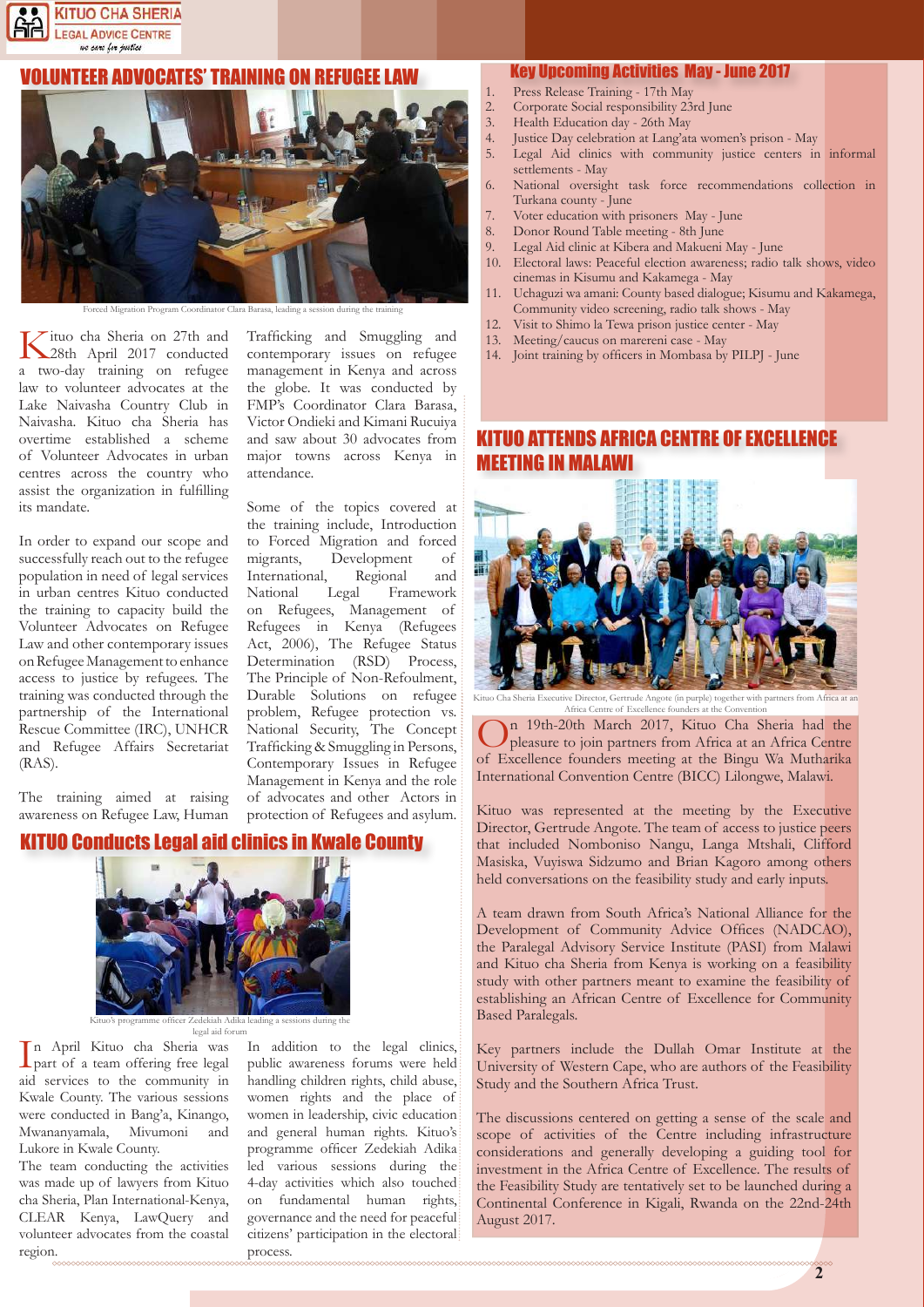# KITUO conducts Court Users Committee (CUC) training in SUCCESS STORY: Jackline Achieng Nairobi and Thika



Kituo's Forced Migration Program (FMP) conducted a three-day Court User's Committee training on refugee law and rights of forced migrants in Thika, Kiambu County. A similar one day training was also conducted in Nairobi

The training in Thika was led by Kituo's FMP Co-ordinator Clara Barasa and legal officer Joan Nyongesa; Lilian Obiye, Mitchel Ambasu Ayietsa, Imaana Fredrick Koome (RCK) and Thomas Kibunja (Refugee Secretariat Affairs); was conducted at The Luke Hotel- Cravers; Thika from the 29th-31st March 2017. The 30 participants at the training were drawn from the Judiciary, Kenya Police, Department of Children's Services, Probation and Aftercare Service and the Law Society of Kenya.

Hotel on 29th March and was led by Kituo lawyer Victor Ondieki.

Participants were introduced to forced migrants and refugee law, the development of international and regional legal framework on refugees, management of refugees in Kenya and refugee status determination among others. Participants were also taken through precedent setting cases on refugee matters in Kenya.

The training was undertaken in partnership with the Refugee Consortium of Kenya (RCK) and supported by the International Rescue Committee (IRC). It generally sought to train the CUC members on promoting and protecting the rights of refugees and other forced migrants.

# Africa Capacity Alliance (ACA) Trains Kituo staff on Montering &Evaluation



On 27th March 2017, Kituo cha Sheria hosted the Africa Capacity Alliance (ACA) team who conducted an On-Site Short Term Technical Assistance training on Result Based Management and Monitoring & Evaluation. The training was attended by representatives from all Kituo Programmes.

The ACA team comprising of Carol Maringa, Rohim Onyango and Peter Wang'ombe took Kituo's members of staff through the day-long session as part of their capacity development programme. Rohim covered Meaning

Evaluation; Relationship between monitoring, Evaluation, Audits and Reviews; Monitoring and Evaluation Logical Framework, Indicators and tools; Monitoring and Evaluation Indicators. Peter went through The Ideals and Ethics in Monitoring and Evaluation.

This training will enhance our capacity in the areas of M&E and help Kituo to capture results better and be able to measure her contribution to the impact made in our mandate areas.



The Legal Aid and Education Programme Administrator, Nathan Kivungi handing over a cheque to Jackline Achieng as other Kituo officers look on

Participants during the Court User's Committee training in Thika on refugee law and rights of forced migrants *A domestic worker is an employee ituo's* Forced Migration Program *The Nairobi one was held at the Eka li like any other and the provisions of the labour laws apply equally to them"*.

> Jackline Achieng, a Kenyan residing in Kibera, Nairobi County was a domestic worker for over six years starting August, 2010. Jackline diligently performed her duties in a certain household in Westlands, Nairobi. This was until September, 2016 when she left work, owing to the employer's failure to pay the emoluments due to her for the preceding two months.

> In February, 2017 Jackline approached Kituo cha Sheria on the recommendation of her husband seeking legal advice and possible representation in court as she pursued her rights.

> If a domestic worker is employed for 3 months or more or for a period that amounts to 3 months or more, then the employer is expected to draw up an employment contract. It is the employer's responsibility to ensure that the domestic worker understands all the terms

of employment and, therefore, interpretation of the contract may be necessary.

Jackline's claim was based on an oral contract of service between her and her employer and she narrated her understanding of the terms of the contract and monies owed that she was claiming to the Legal Aid and Education Programme Administrator, Nathan Kivungi. A demand letter was written and served on the employer who was away but agreed to meet and settle the matter without recourse to the legal system. The two parties met at Kituo offices and the employer agreed to settle the claim of Ksh. 44, 667 that was owed to Jackline to close the matter.

On 30th March, 2017 a beaming Jackline Achieng was at our offices to receive her dues in cash as she urged other domestic workers to follow up on their rights when infringed on.

In her words; Jackline said, "Kituo cha Sheria inasema ukweli!"

#### UO Undertakes PIL Training for Paralegals



Representatives from Kituo Programmes during the training on Monitoring and Evaluation<br>27th March 2017, Kituo cha and purpose of Monitoring and Kituo took part in a Public Interest Litigation (PIL) Training Workshop for paralegals that took place at Masada Hotel in Naivasha from the 26th to 29th March 2017. This was in partnership with Kenyans for Peace Truth and Justice (KPTJ), ICJ-Kenya and the Legal Resources Foundation (LRF). 30 paralegals from different Counties in Kenya completed the training workshop which covered defining aspects of Public Interest Litigation, the role of paralegals in the context of PIL and the impact of paralegals in PIL. The workshop also assisted the paralegals with

assessing the potential of a PIL action, strategies for effective PIL work, case selection and preparation, building partnerships and networks and mapping new PIL Cases.

The training workshop was strategic in building the capacity of paralegals to enable them to understand the nature and scope of public interest litigation; disseminate the information to the public, and map out and refer public interest cases for review and possible litigation.

The role of paralegals in the public interest litigation support matrix cannot be gainsaid. Paralegals are often among the first public spirited individuals to come into contact with potential litigants as they traverse the community listening and resolving their disputes. With the enactment of the Legal Aid Act 2016, the roles of paralegals have become even more prominent. For the first time, the role of paralegals in promoting access to justice has been anchored in law.